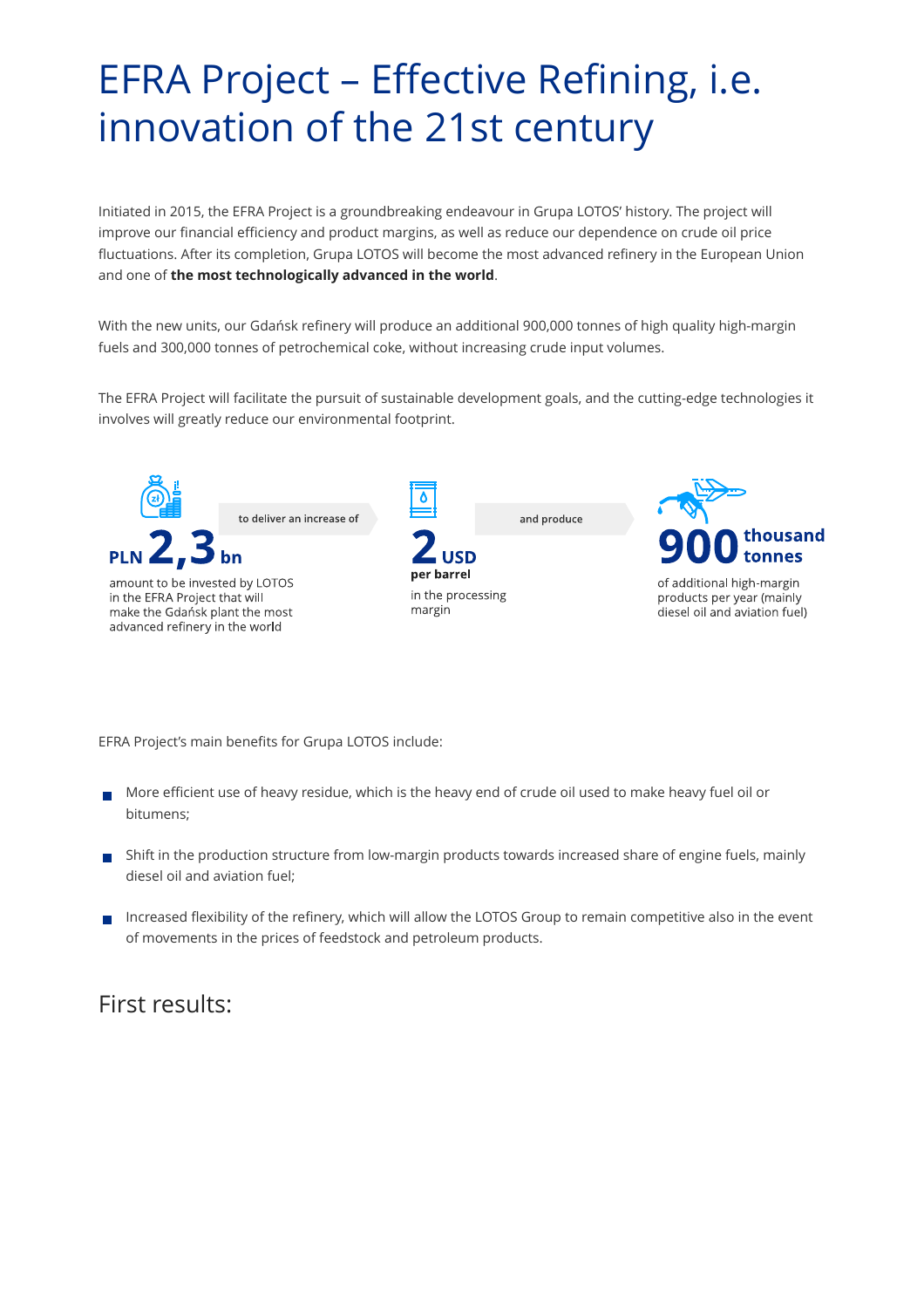

**under the EFRA Project as at the end of 2015, against the planned 3.6%.**



# **31.3%**

**total progress of work under the EFRA Project as at the end of August 2016. The plan assumed 25.9%.**

#### **The EFRA Project was started on June 26th 2015 and is expected to be completed in the second quarter of 2018.**

#### **Key events in 2015**

**January/February**  $\blacksquare$  The issue of series D shares is completed, with the proceeds of nearly PLN 1bn to be spent on the EFRA Project. The State Treasury subscribed for 53% of the new issue shares, and entered into an assistance agreement with Grupa LOTOS, committing PLN 530m to finance the investment.

#### **May/June**

- Grupa LOTOS launches the EFRA Project together with its subsidiary LOTOS Asfalt, following approval by the Company's Supervisory Board of the terms of financing and collateral, and a share capital increase at LOTOS Asfalt.
- LOTOS Asfalt signs credit facility agreements to finance 79% of the EFRA Project investments with a consortium of eight financial institutions.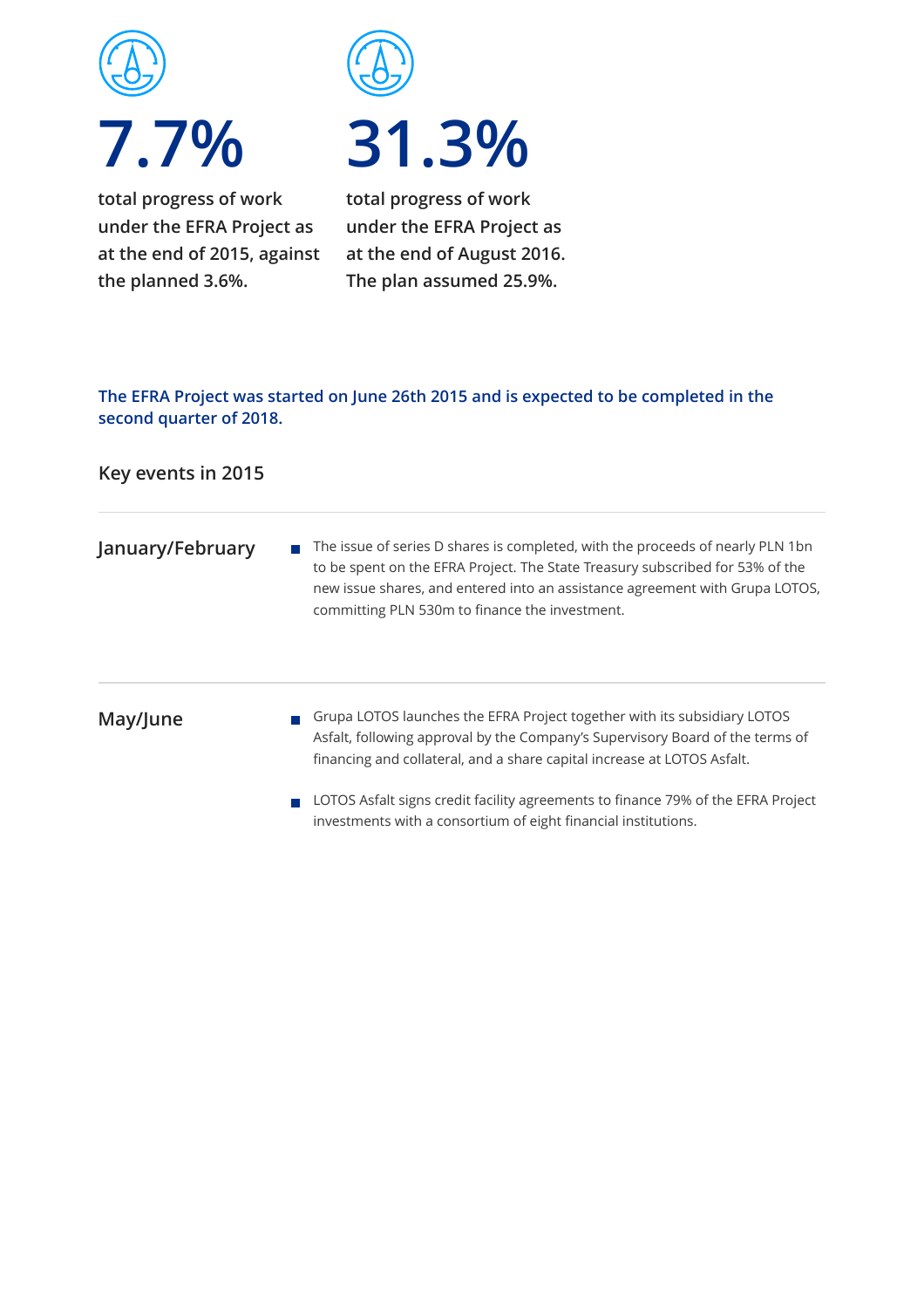

\* Together with borrowing costs and funds deposited in reserve accounts.

#### **July/August**

- As part of the EFRA Project, LOTOS Asfalt signs a PLN 1.26bn EPC contract with  $\mathcal{C}^{\mathcal{A}}$ Kinetics Technology of Italy for three key project units.
- The cornerstone is laid for the units to be built as part of the EFRA Project.  $\overline{\phantom{a}}$
- LOTOS Asfalt signs a coke sale agreement with Oxbow Energy Solutions B.V. of  $\overline{\phantom{a}}$ the Netherlands. Oxbow agreed to buy coke from the Delayed Coking Unit, the main component of the process line to be built in the EFRA Project. In this way LOTOS Asfalt has ensured that the entire volume of output coke will be sold.

#### **September/October**

Lotos Asfalt enters into an agreement with Przembud Gdańsk on the construction of a power system facility as part of the EFRA Project. The company also signs a contract with Keller Polska for piling work at the site for a structure that will serve as a flyover linking the new units with the LOTOS refinery units and storage facilities.

#### **November**

 $\blacksquare$  At the EFRA Project complex, there has been an unique survey conducted, that allowed the proper preparation of support structures for the new units. The construction site has been thoroughly tested to a depth of approx. 30 meters using seismic studies by the German company Geotomographie.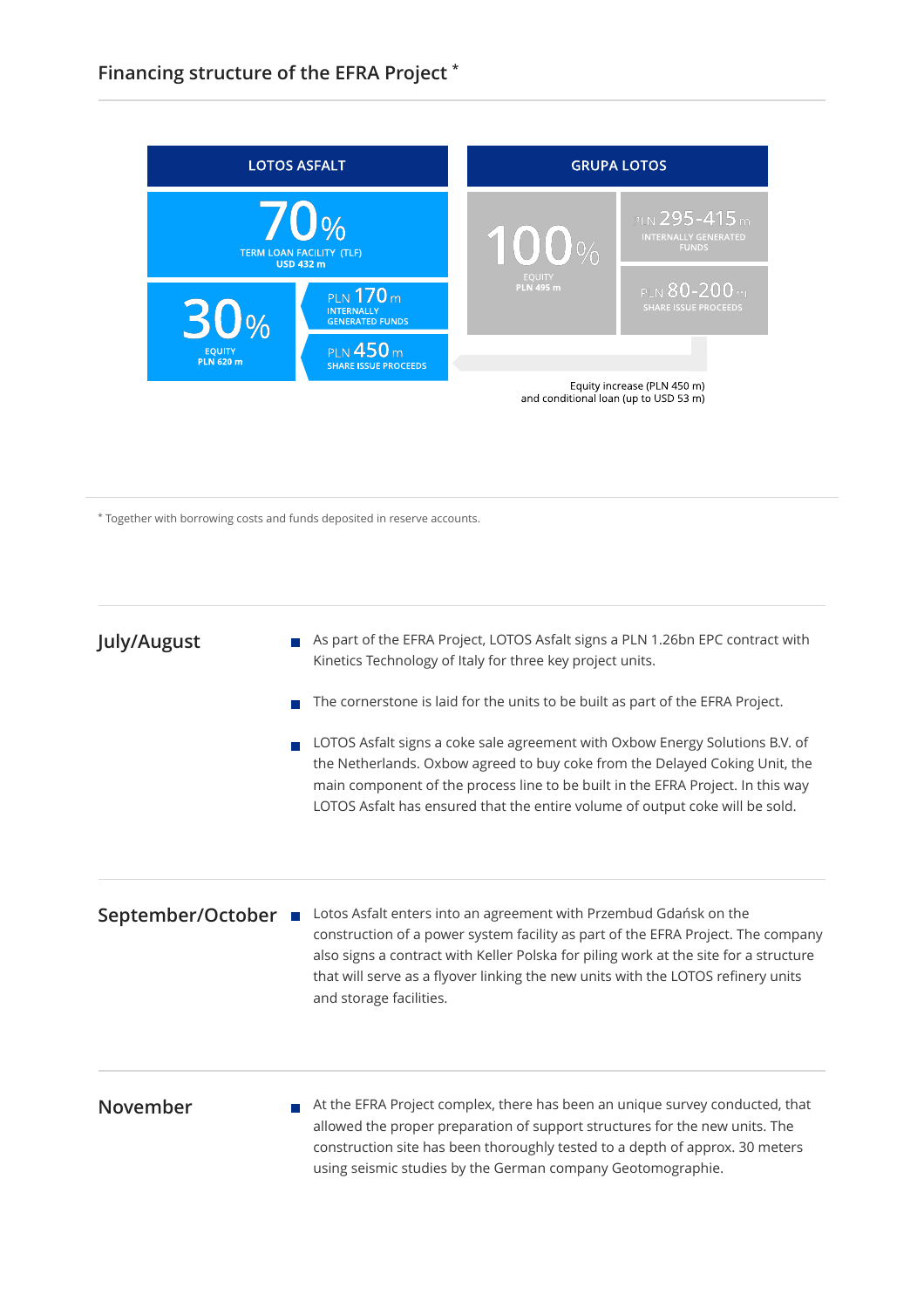

The EFRA Project is consistent with the LOTOS Group's strategy for 2011–2015 for the refining segment, whose key objective is to ensure efficient use the refinery's expanded processing capacities and further increase in distillate yields. The EFRA Project will allow us to fully harness the potential of production units built as part of the 10+ Programme, thus maximizing the use of Grupa LOTOS' existing assets.

The main facilities comprising the new EFRA complex will be the Delayed Coking Unit (DCU), Hydrogen Generation Unit (HGU), Coking Naphtha Hydrotreating Unit (CNHT), LPG Treatment Unit (LPGTU), Coke Logistics and Storage Facility (CS-LF), and Hydrowax Distillation Unit (HVDU).

The project is compliant with the Best Available Techniques (BAT) and carried out with respect for the natural and social environment. In some aspects, it even exceeds the BAT requirements, a case in point being the compressor to lower pressure in the coking reactor.

# Why did we select this solution?

Currently, coking units, including the one to be constructed under the EFRA Project, come with numerous enhancements which reduce their environmental impact. An additional advantage in the case of our compressor is that it will be equipped with a Closed Coke Slurry System (CCSS), a cutting-edge innovation designed to completely eliminate dust and hydrocarbon emissions during coke unloading. Furthermore, it will enable us to process hydrocarbon sediments and sludge created during sewage treatment.

## EFRA means new jobs